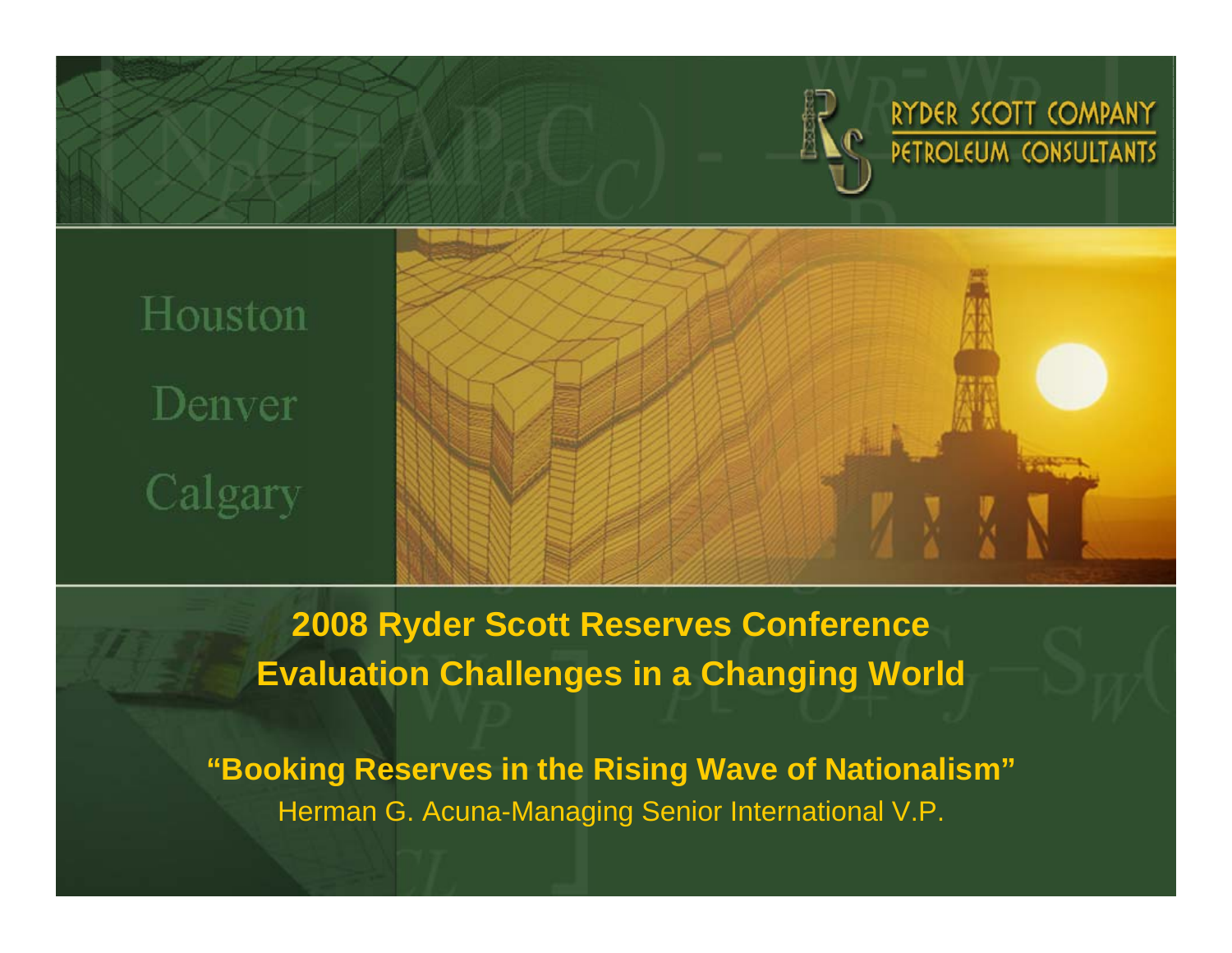### *Agenda*



RYDER SCOTT COMPANY PETROLEUM CONSULTANTS

- Recent Events
- **SEC Reserves Bookability Criteria**
- Fiscal Terms and Economic Method
	- **o** PSC
	- **Risked Service Contracts**
- Example: Pemex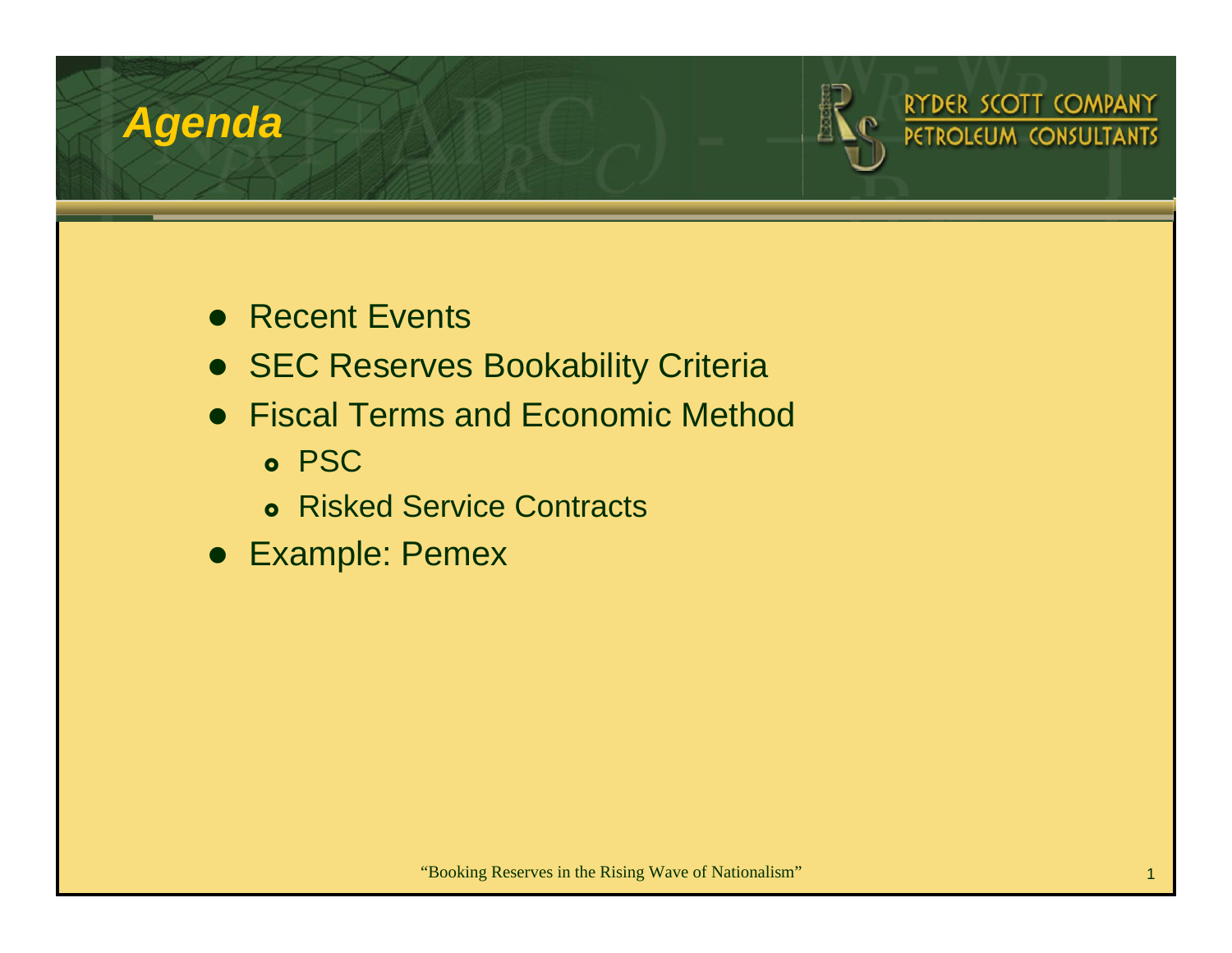### *Before We Start*



SCOTT COMPANY



 $\bullet$  This presentation is intended to bring attention to recent events in the industry and generate some discussion.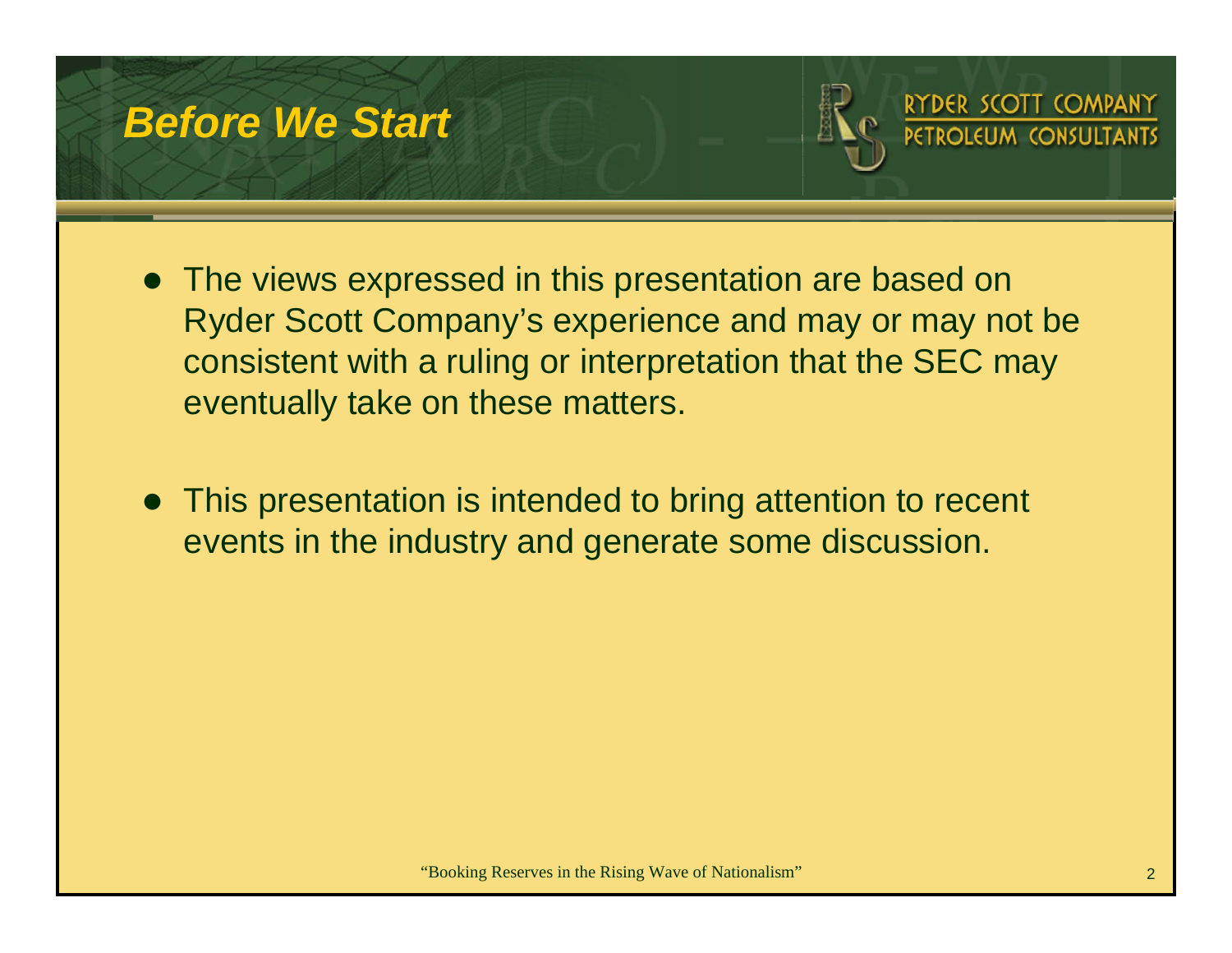# *The Rising Wave*





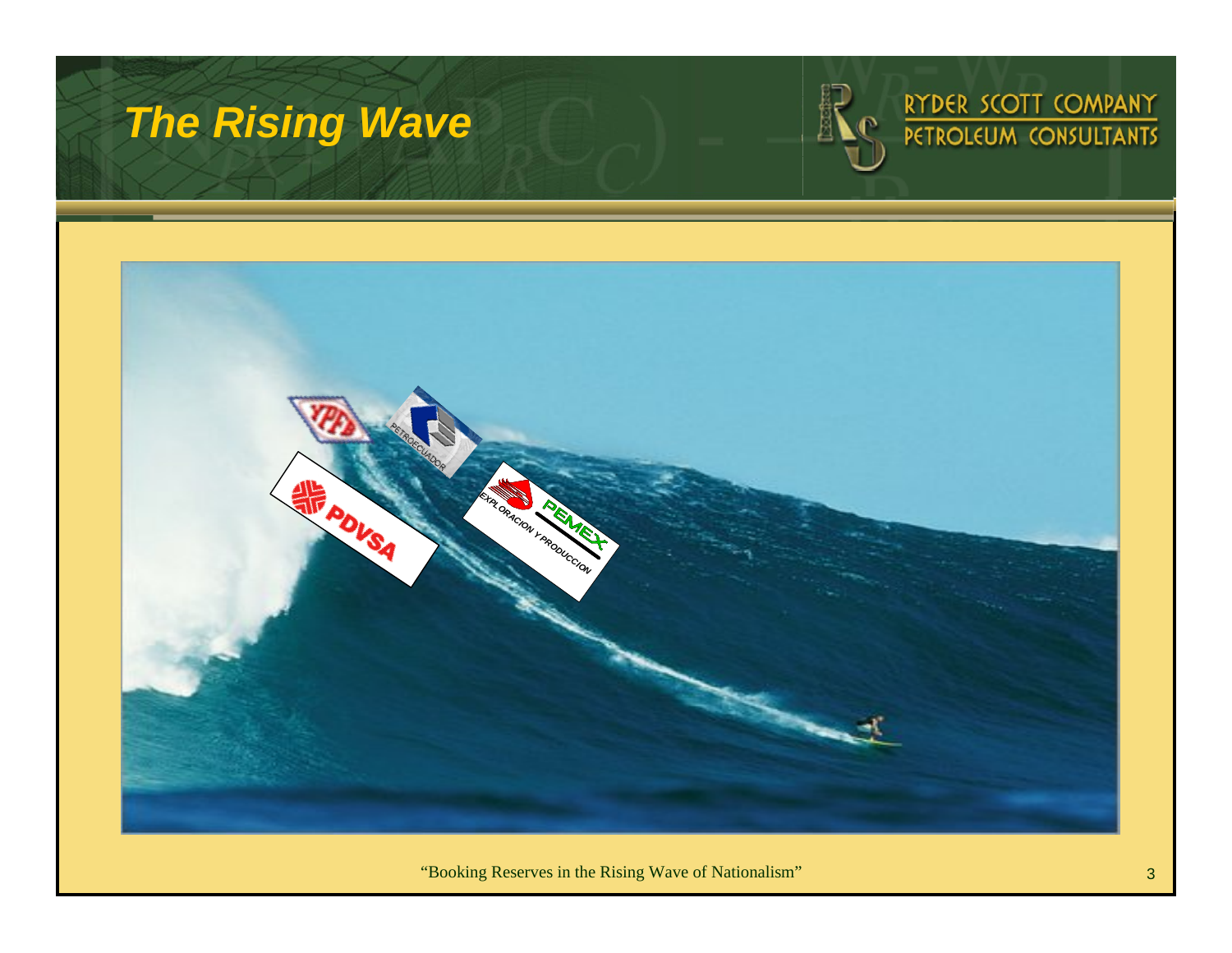# *The Headlines*



DER SCOTT COMPANY



**Issue #1370 (34), Tuesday, May 6, 2008**

MOSCOW — [The government warned a unit of TNK-BP that it might lose oil-production](http://www.sptimes.ru/index.php?i_number=1370)  rights after "gross violations" of licensing terms were found during an inspection.



#### Bolivia takes over four oil companies and one communication

#### enterprise (updated)

Caracas, Venezuela, 1 May 2008. Today, the Bolivian government of Evo Morales Ayma formally nationalized four oil companies: Transredes (Shell), Andina (Repsol), Chaco (BP) and CLHB (British Ashmore Energy). From now on they will be under the direct control of the National Bolivian Oil Company - Yacimientos Petrolíferos Fiscales Bolivianos (YPFB).

#### **''Venezuela Moves to Nationalize its Oil Industry''**

Latin America's shift from the Western sphere of influence and toward an independent path is a major current of the recent years.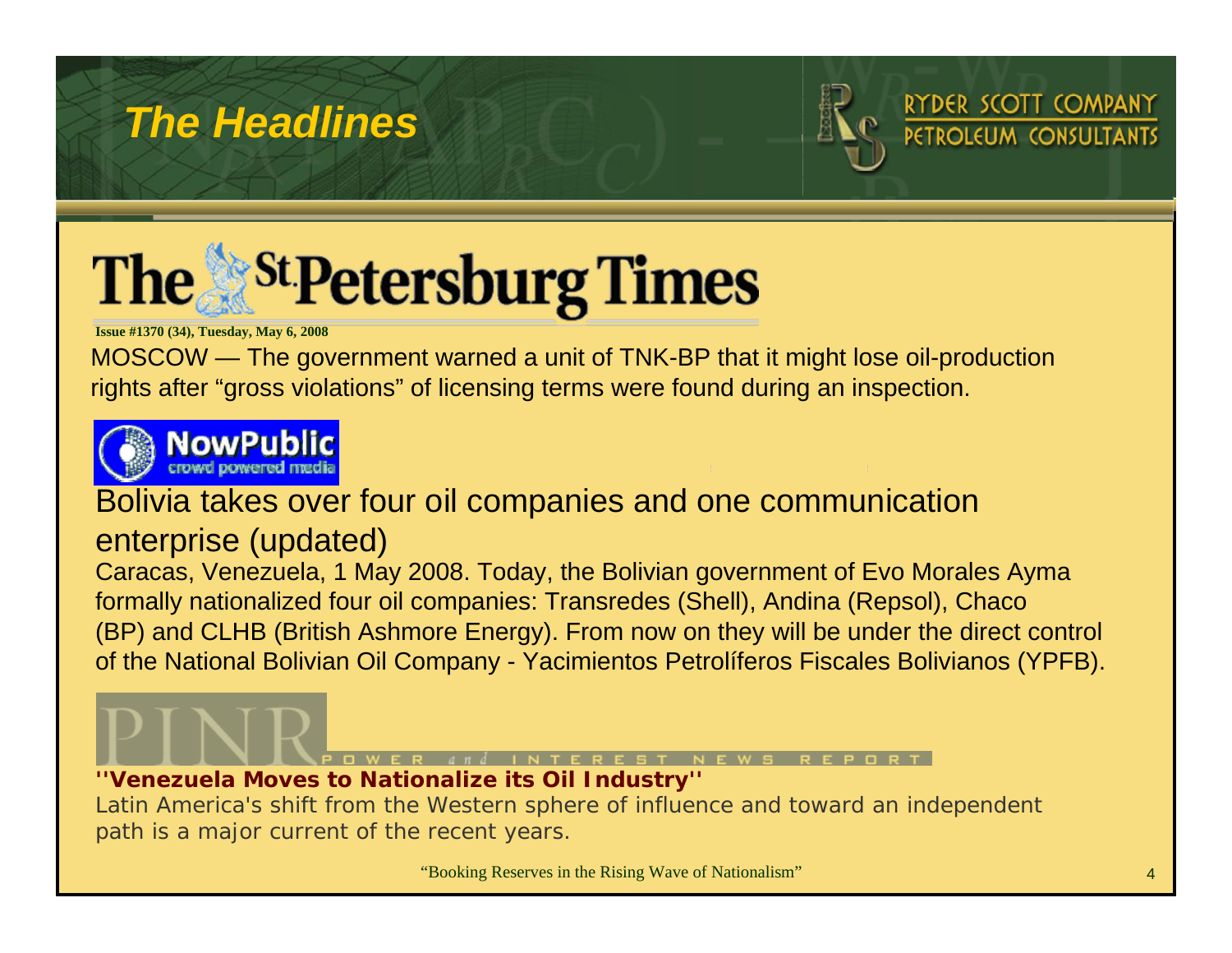# *The Headlines*



RYDER SCOTT COMPANY

**In Defense of Marxism** *05 October 2005*

*49% of Canadians Support Nationalizing Oil Industry In a recent poll. 49% of Canadians (and 67% of Quebecers) support nationalizing the oil industry.*



*Leo-Paul Lauzon was a candidate for the NDP in the riding of Outremont in Montreal. He made the news during the last federal election for his vocal support of President Hugo Chavez, for his defense of the Cuban Revolution and for his support for the nationalization of oil.*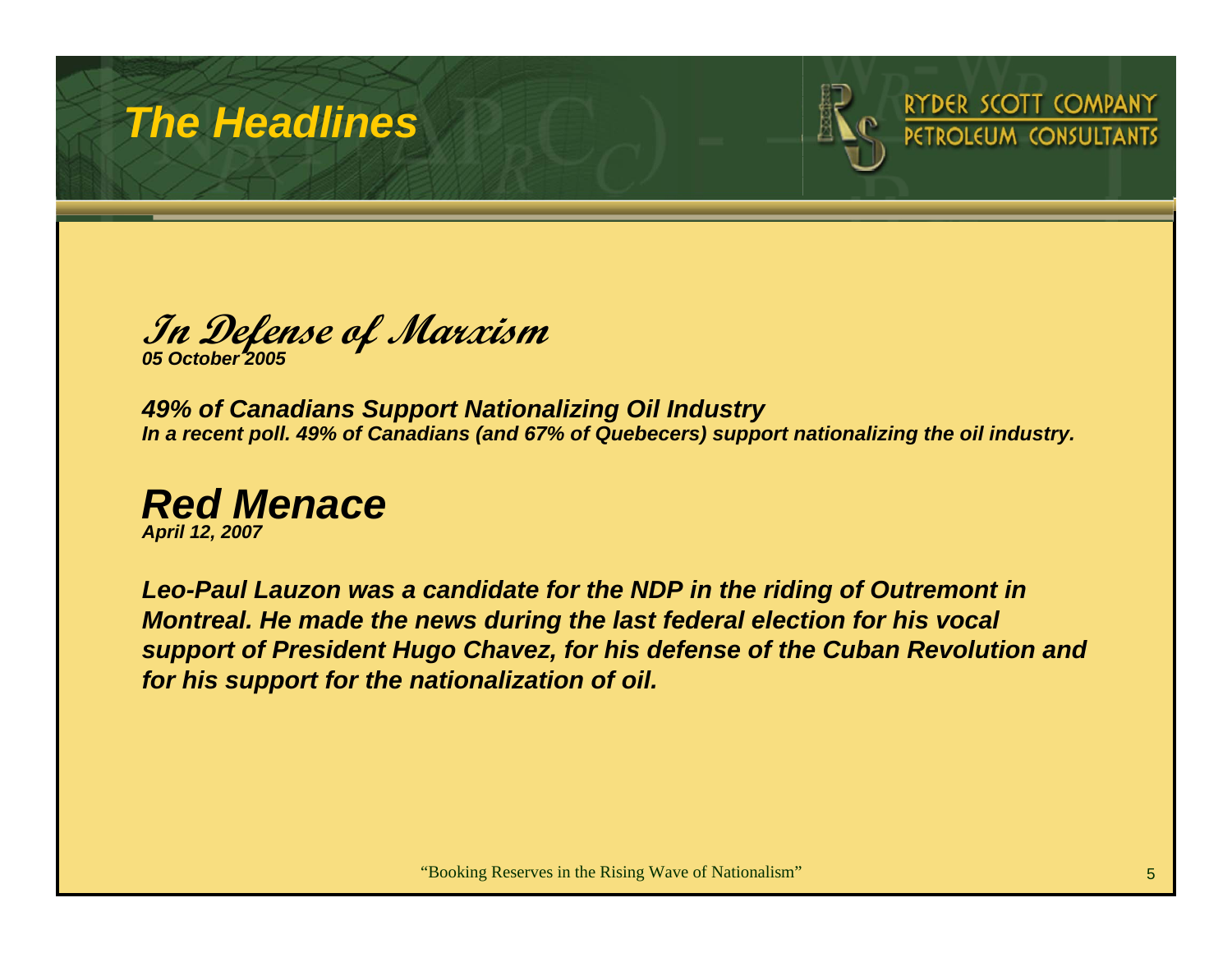*Common Wisdom for Determining Bookability of reserves*



RYDER SCOTT COMPANY

# *The Criteria*

A full copy of this Statement can be found in: http://www.fasb.org/pdf/SFAS 69.pdf and http://www.fasb.org/pdf/SFAS 19.pdf

#### Criteria that supports the recognition of proved reserves or property indicators (SFASB 69 & 19):

- $\bullet$ To have a clear mineral interest
- $\bullet$ The right to extract oil and gas
- $\bullet$ The right to take volumes in kind
- $\bullet$  Exposure to risk and potential reward

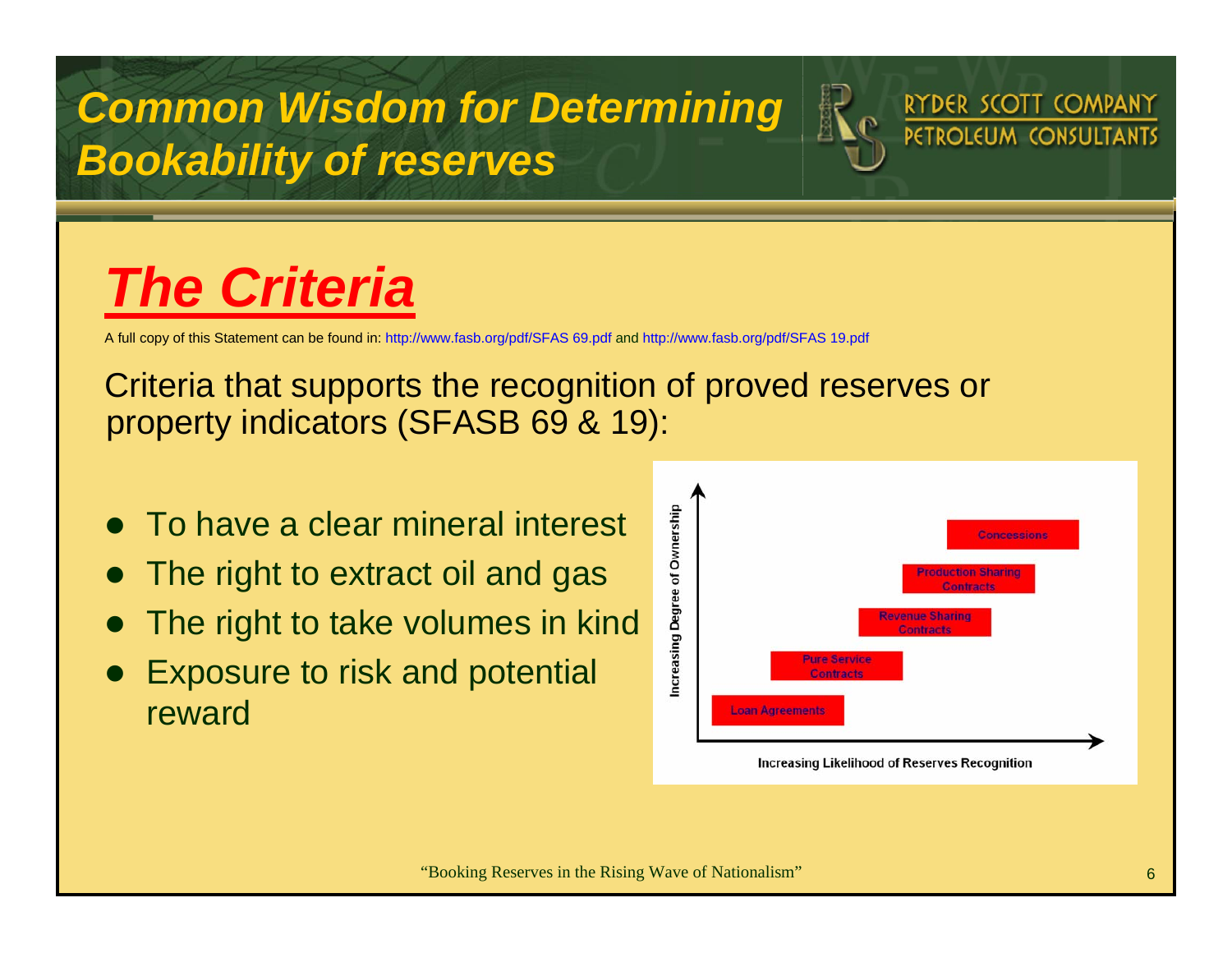# *Having a Clear Mineral Interest*



RYDER SCOTT COMPANY PETROLEI

#### **Key Question:**

• Can a company book SEC reserves when the host government has explicitly declared whole ownership of those reserves ?

#### **Guidance:**

**SFAS19 11.a Mineral interests in properties**

- • Properties include those agreements with foreign governments or authorities in which an enterprise participates in the operation of the related properties or otherwise serves as "producer" of the underlying reserves.
- •In March 31, 2001, the SEC Staff Clarified:

*"Under Production Sharing Agreements, a host government typically retains the title…. the economic interest method is the method acceptable to the staff because it is a closer representation of the actual reserve volume entitlement that can be monetized by a company."*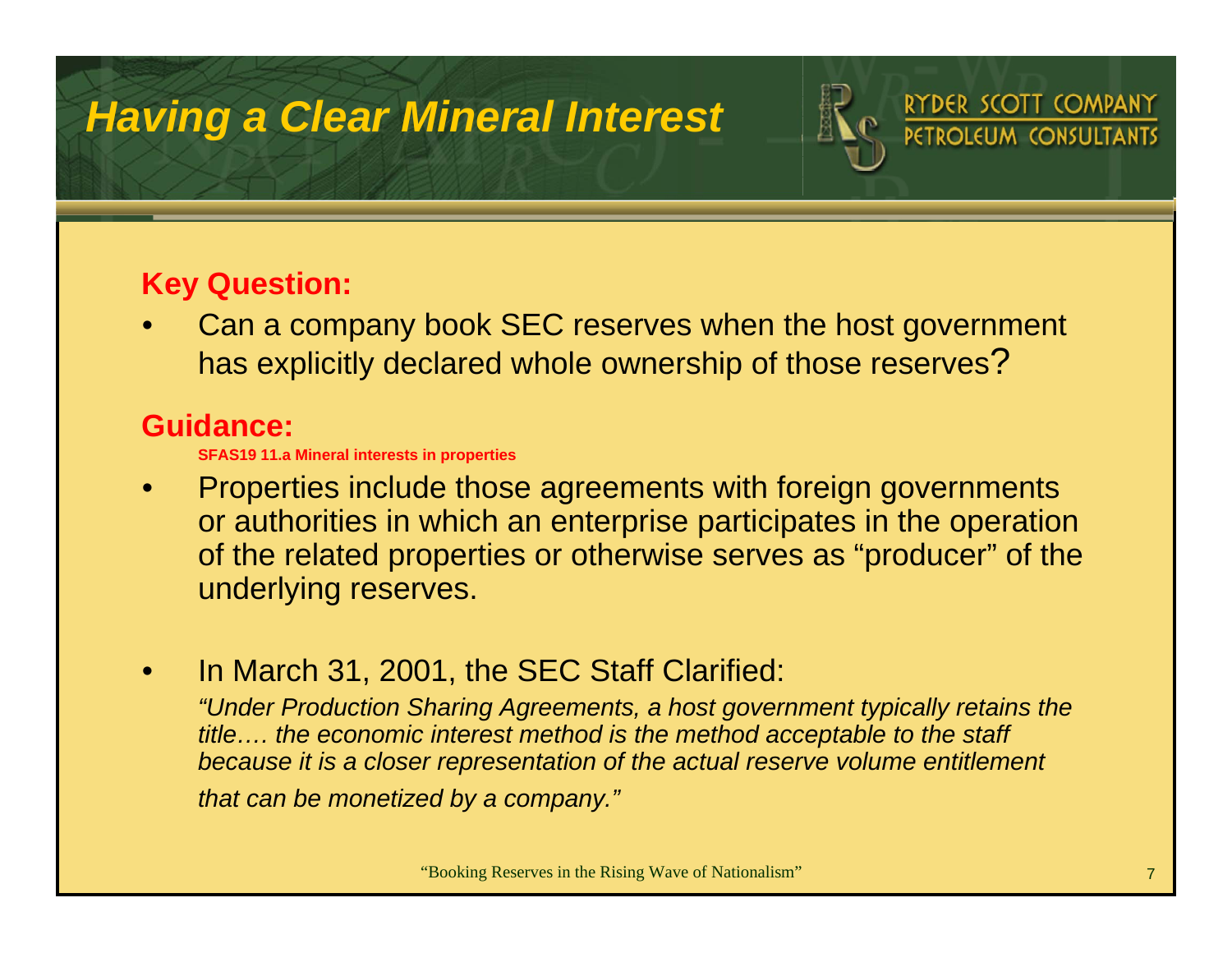# *Having a Clear Mineral Interest*



#### RYDER SCOTT COMPANY **PETROLEUM CONSU**

#### **Guidance:**

**SFAS69 Paragraph 102**

- • Some governments have nationalized or otherwise taken over, in whole or in part, certain properties in which oil and gas producing enterprises previously had mineral interests.
- • In some countries, oil and gas producing enterprises can obtain access to oil and gas reserves only through such agreements and not through direct acquisition of mineral interests.
- • If an oil and gas producing enterprise participates in the operations of a property….The fact that the reserves are available to an enterprise requires their inclusion to have a complete presentation of the enterprise's reserve position.

#### **SFAS69 Paragraph 104**

• Certain governments restrict the disclosure of reserves located within their jurisdiction….Therefore, the Board decided to require disclosure of the existence of any governmental restriction..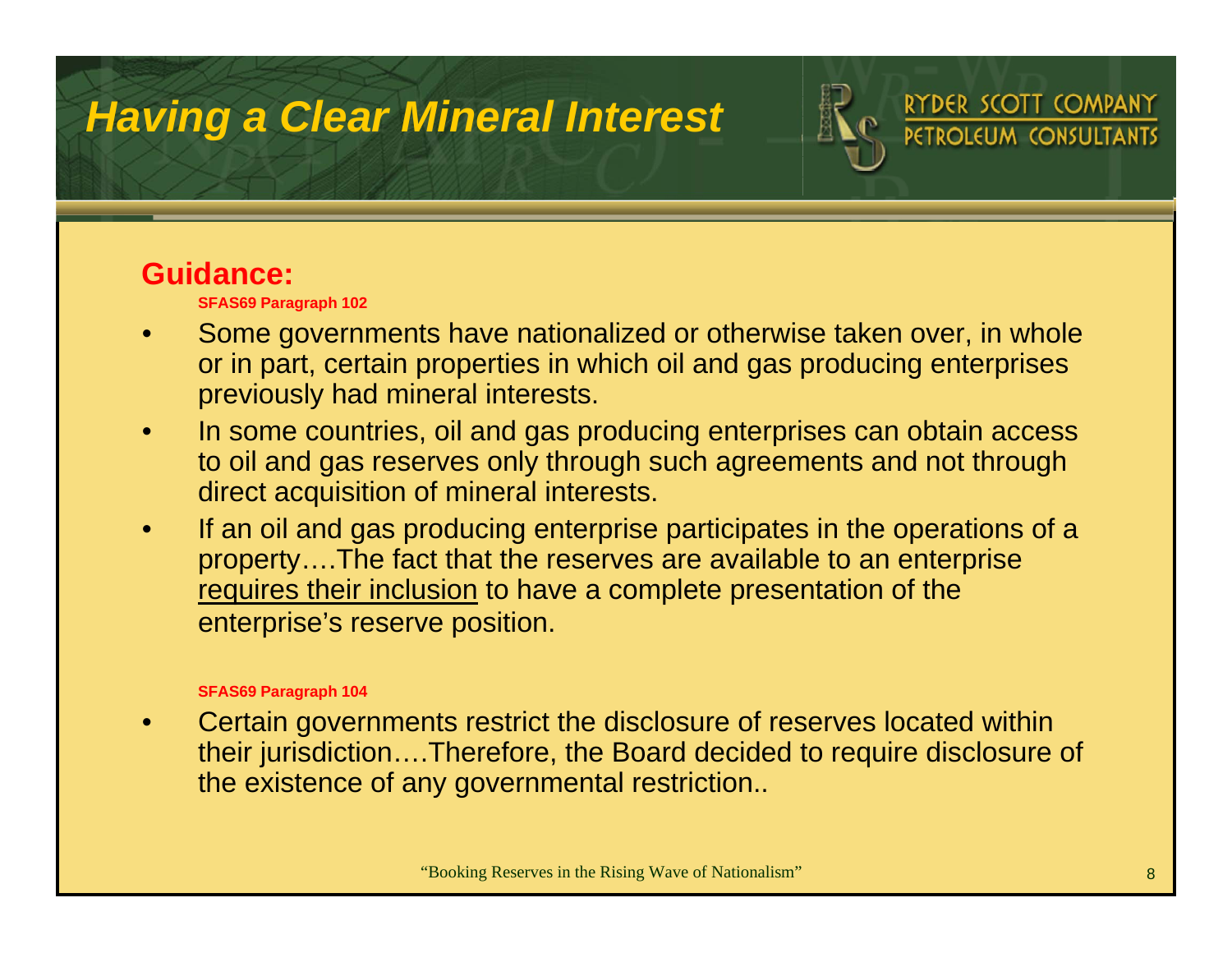# *Having a Clear Mineral Interest*



RYDER SCOTT COMPANY

### **Opinion**:

- Clear Mineral Interest can be defined as Economic Interest if:
	- **E&P enterprise participates as the "producer"**
	- **•** Economic outcome is tied to the results of operations
- Right to take volumes in kind reinforces bookability but is not always an option.
	- **•** For example hydrocarbons restricted to domestic markets.
	- **Look for custody transfer points.**
- Estimate reserves using Economic Interest Method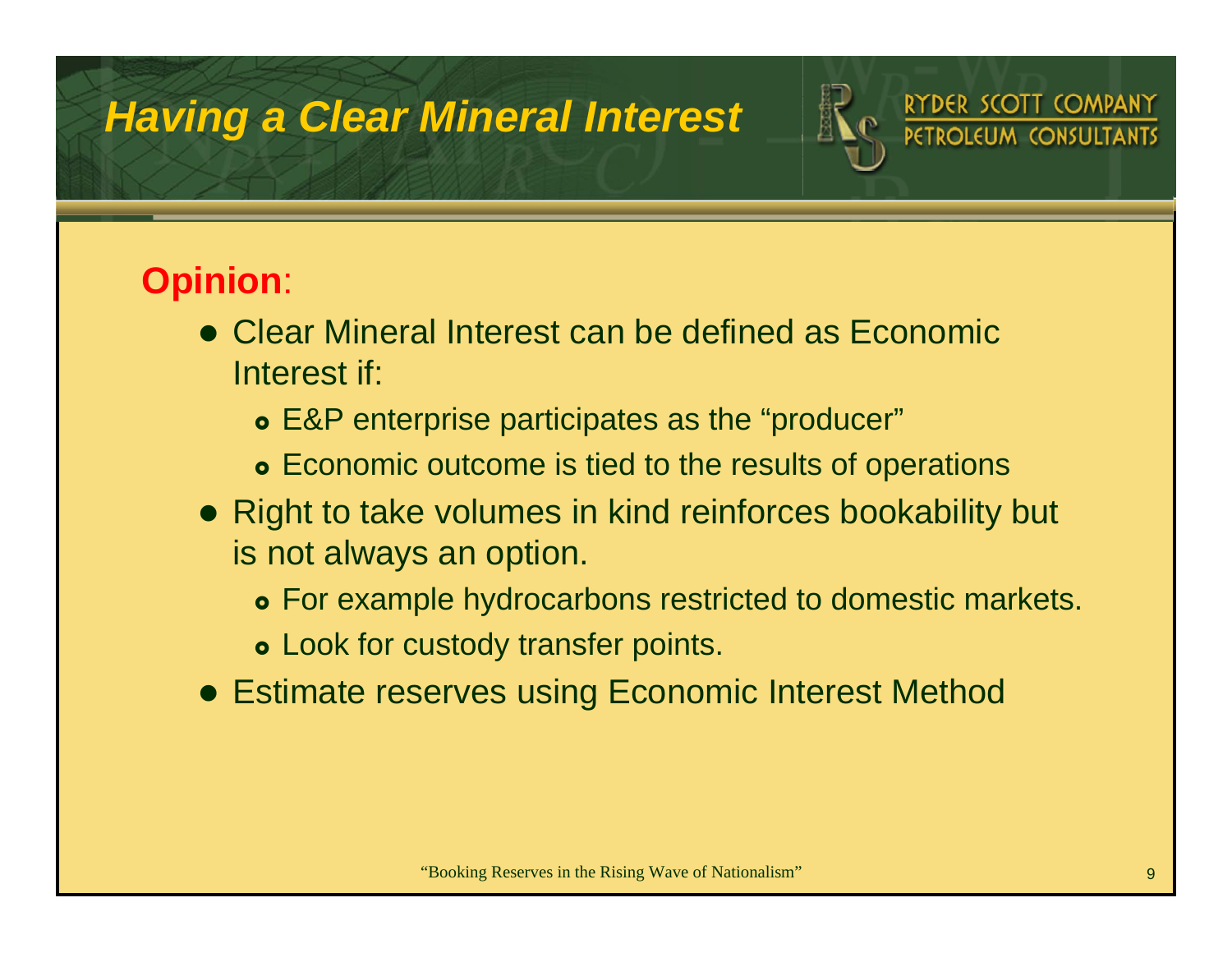# *Economic Interest Method*





- Which fiscal terms?
	- **•** Use fiscal terms in effect on the as-of-date of the evaluation.
	- **•** Review bookability of reserves under the new contract.
	- **•** Incorporate new fiscal terms on the scheduled date for a change in contract.
- How about political risk?
	- **•** If agreements are imminent proceed as discussed above.
	- **•** If agreements are uncertain and/or confiscation is possible, reserves should not be booked beyond negotiations deadline.
		- **Contingent Resources**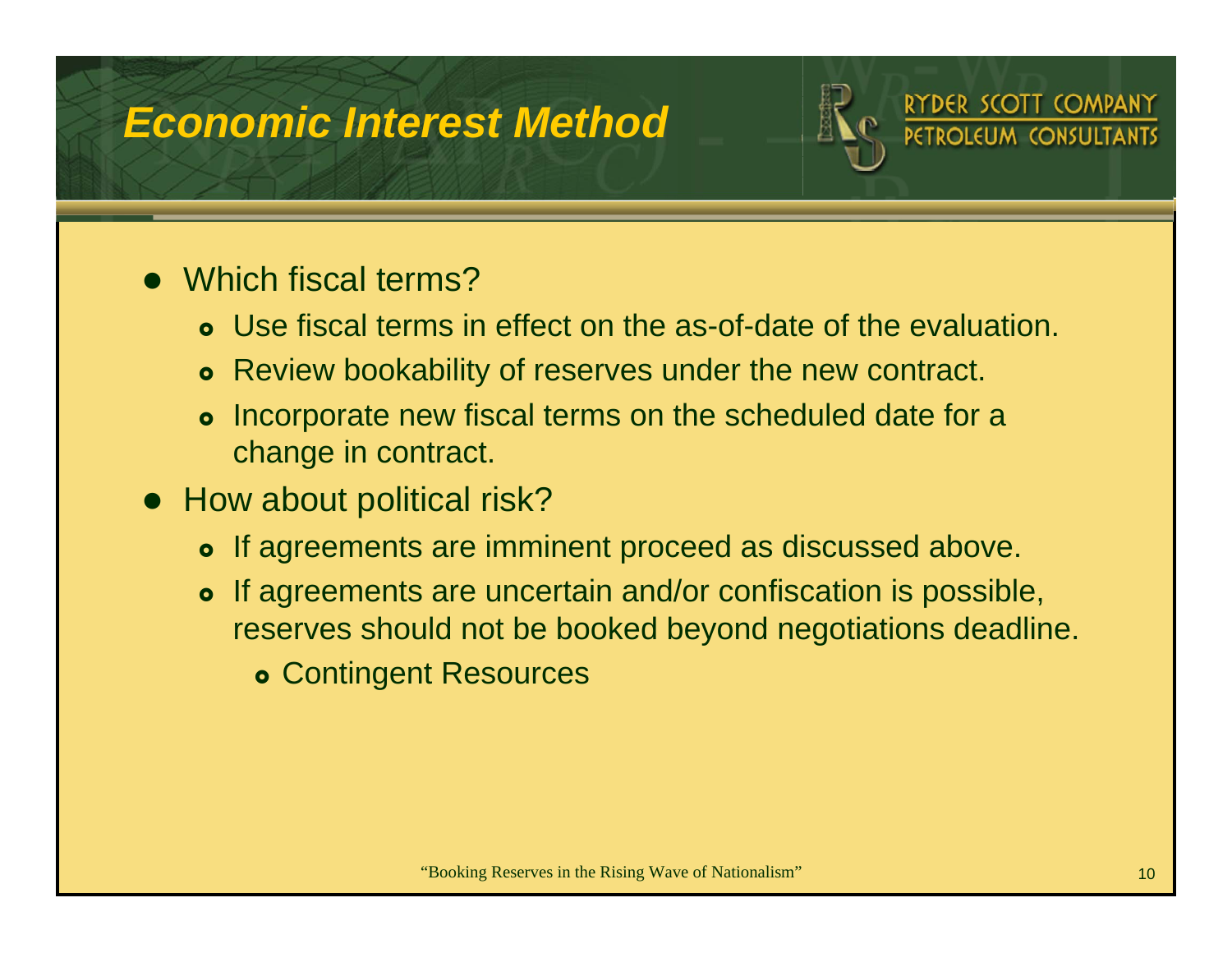#### *Typical Production Sharing Contract*





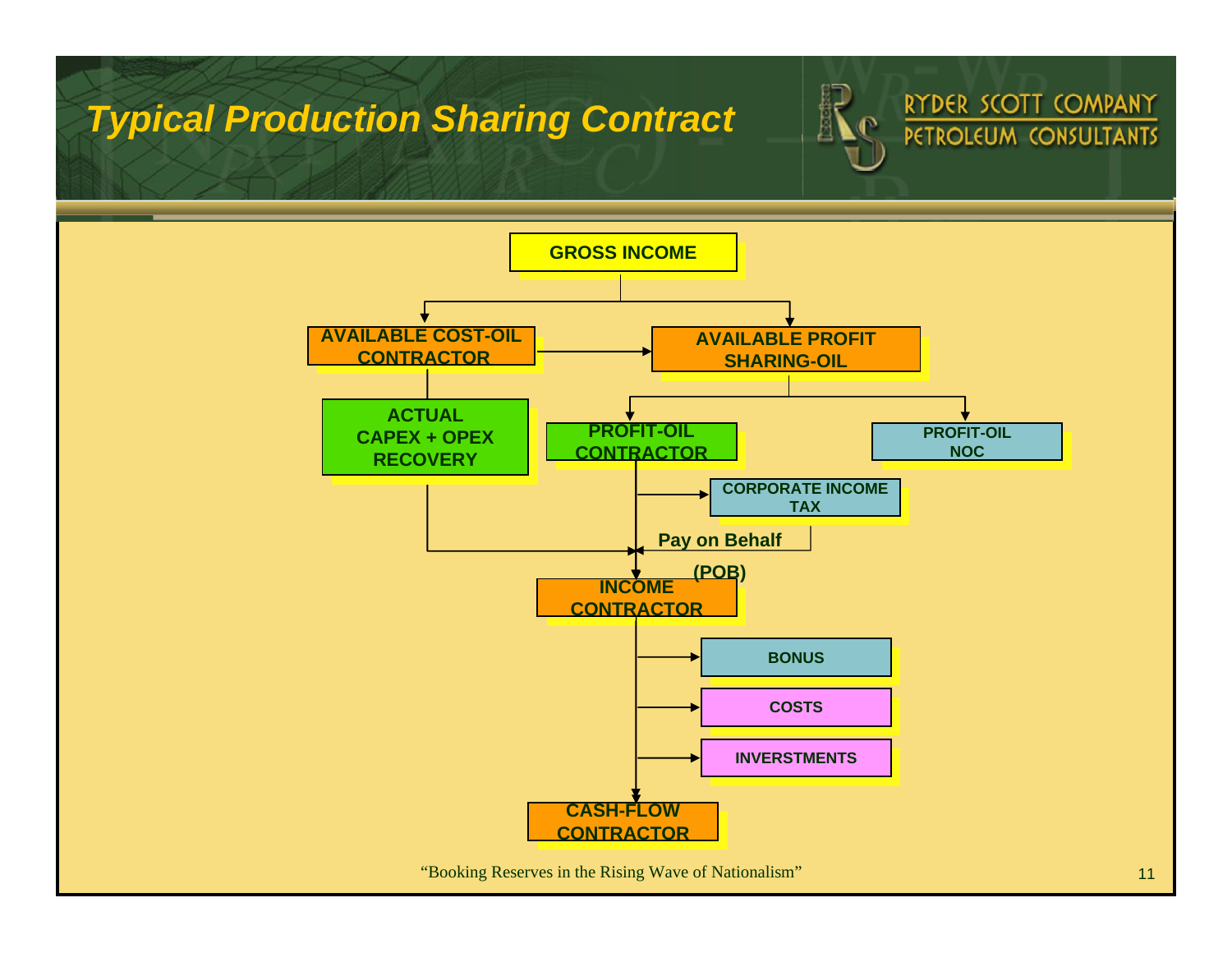#### *Risked Service Contract*





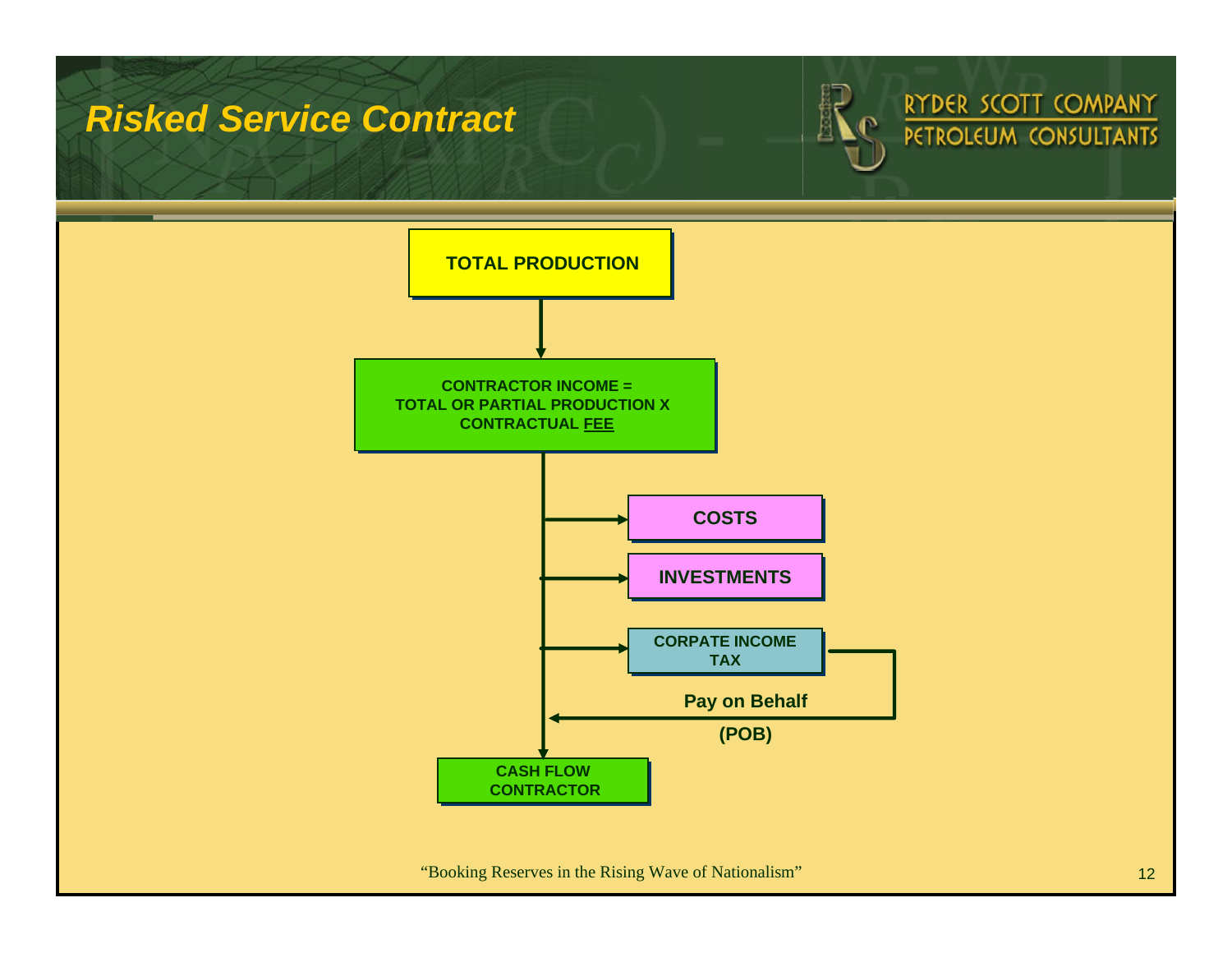### *Summary of Bookability and Entitlement*



- Does the company participate in E&P activities?
- $\bullet$  Are the company's income subject to risk from the outcome of the E&P activities?
- Is this a traditional concession?
	- **•** Yes, then net interest most likely working interest minus royalties.
	- $\bullet$  If royalties are paid in cash, not in kind, then they may also be included as reserves.
- Is this a contract other than a concession?
	- **•** What are the contractors sources of revenue?
	- **•** Entitlement barrels based on revenue divided by price
- Is the concession / contract stable at the as-of-date?
	- Yes, then reserves may be bookable.
	- **No, consider contingent resources.**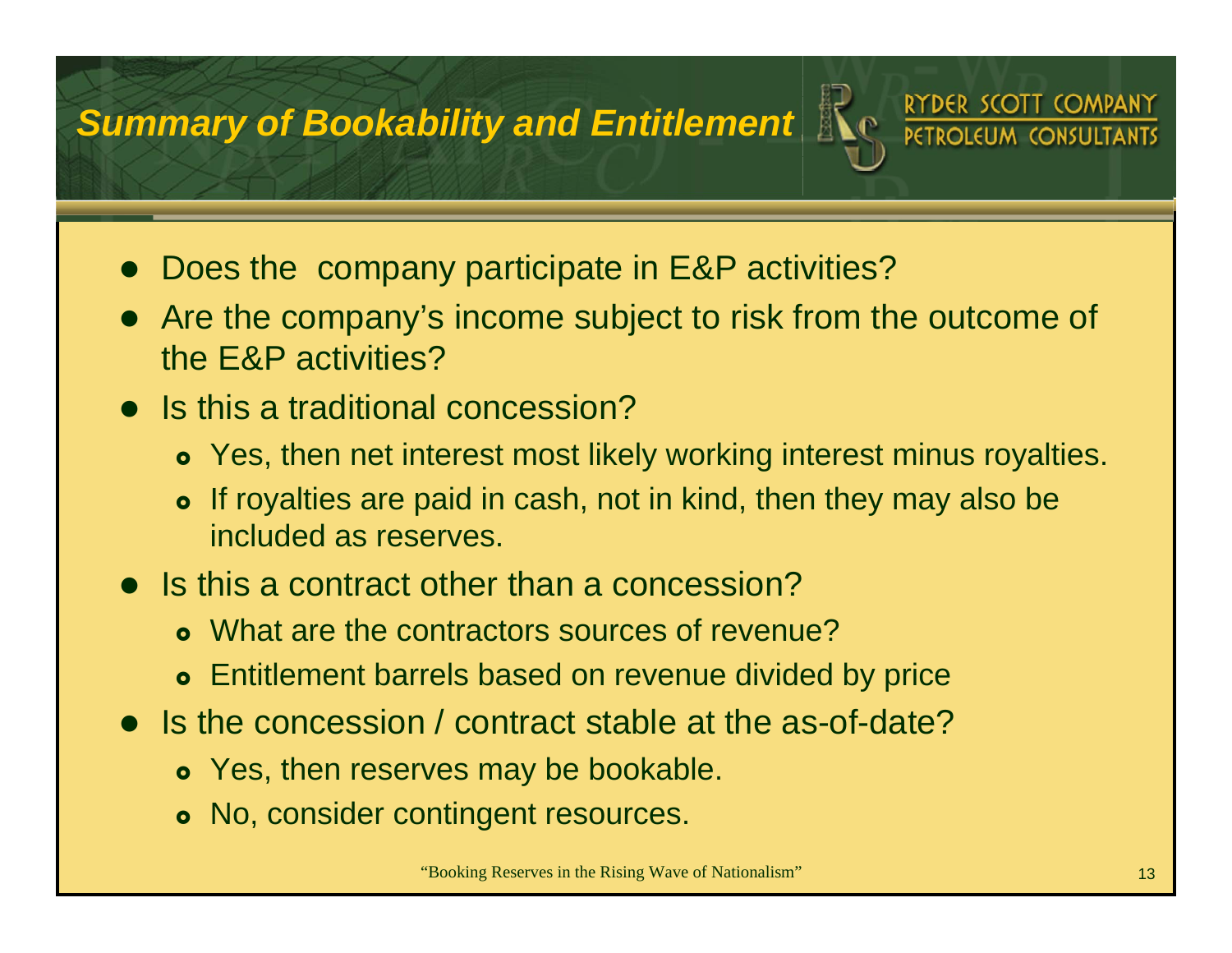





#### **As way of conclusion, let us explore the following example:**



*Recent demonstrations in Mexico against privatization of PEMEX.*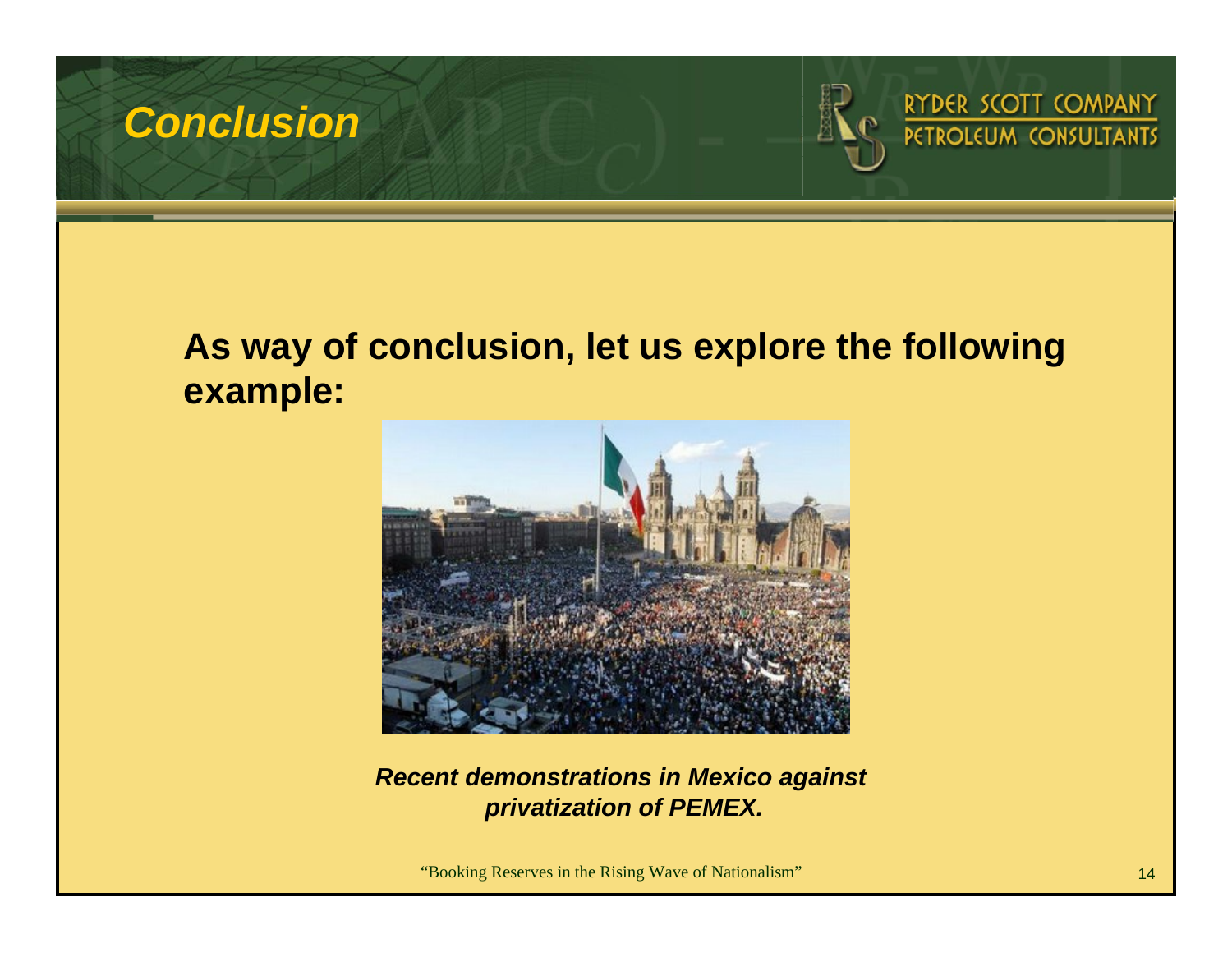#### *Example: PEMEX "Contratos de Servicios Multiples"*





- Contract Obligations
	- **•** Conduct geological, geophysical, reservoir and production engineering works.
	- **Conduct field development, infrastructure and maintenance** activities.
	- **•** Responsible for all costs, damages and liabilities related to E&P operations.
	- Obligation to transfer the hydrocarbons at a predetermined Transfer Point (no volumes in kind).
- **Contract Remuneration** 
	- Contractor is remunerated based on pre-determined fees based on activity type, production success and outcome of E&P activities. Cost recovery dependant on success and is not guaranteed.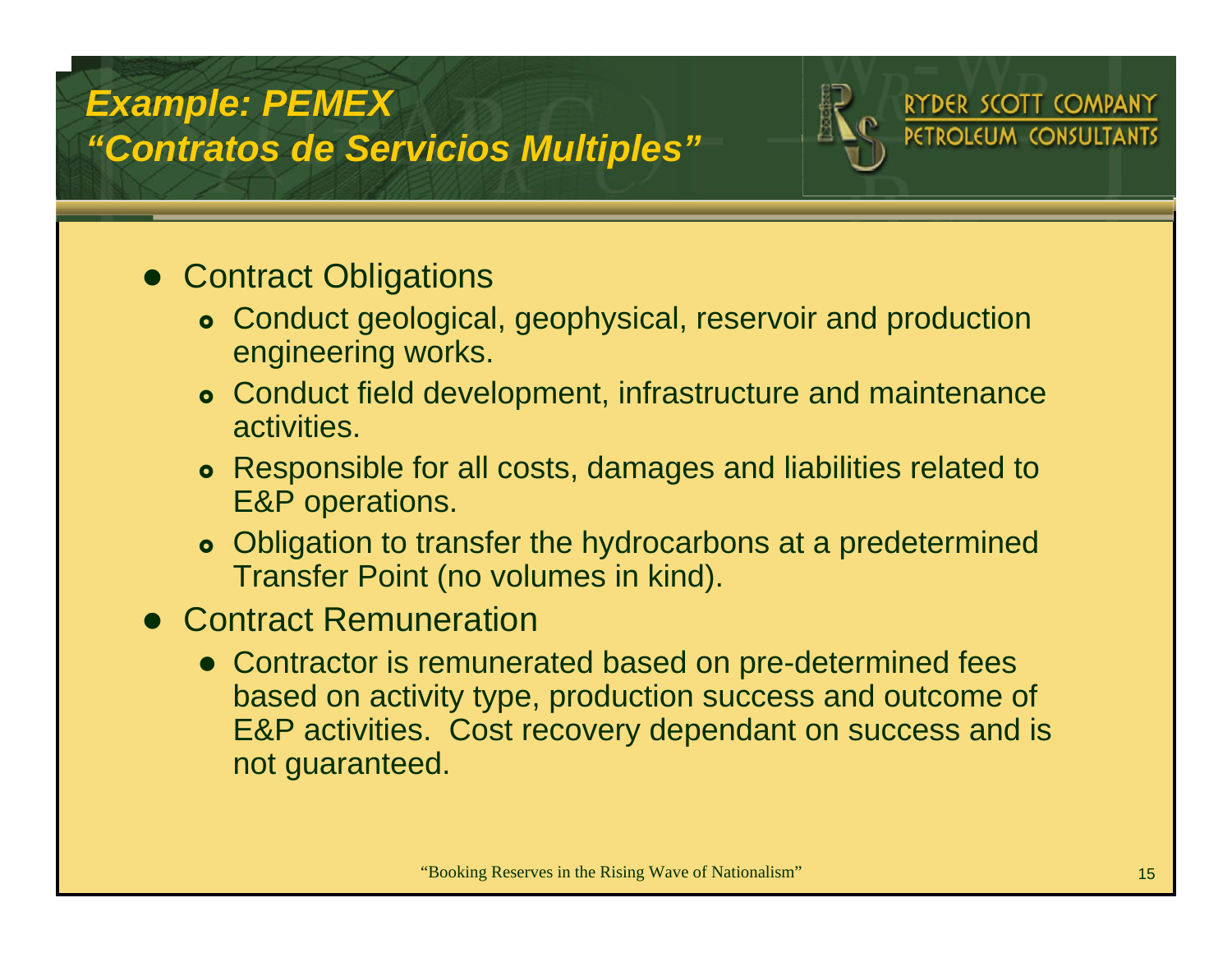



- Can SEC reserves be booked?
	- **•** Participation as producer? -- YES
	- **•** Derive and economic interest? -- YES
	- $\bullet$ Exposure to E&P technical, environmental & commercial risks? -- YES
	- } Right to take volumes in kind? -- NO, but operator controls the hydrocarbons until delivered to a specified custody transfer point
- $\bullet$  Arguably, the contract contains the fundamental elements required to book reserves under the reporting requirements of the SEC using the economic interests method.
- $\bullet$ **The**



- $\bullet$  Contract contains strong language describing that the Contractor will not be the proprietor of the production or the reserves. – OK, no problem?
- $\bullet$  Contract may contain language barring company from booking reserves. -- ?